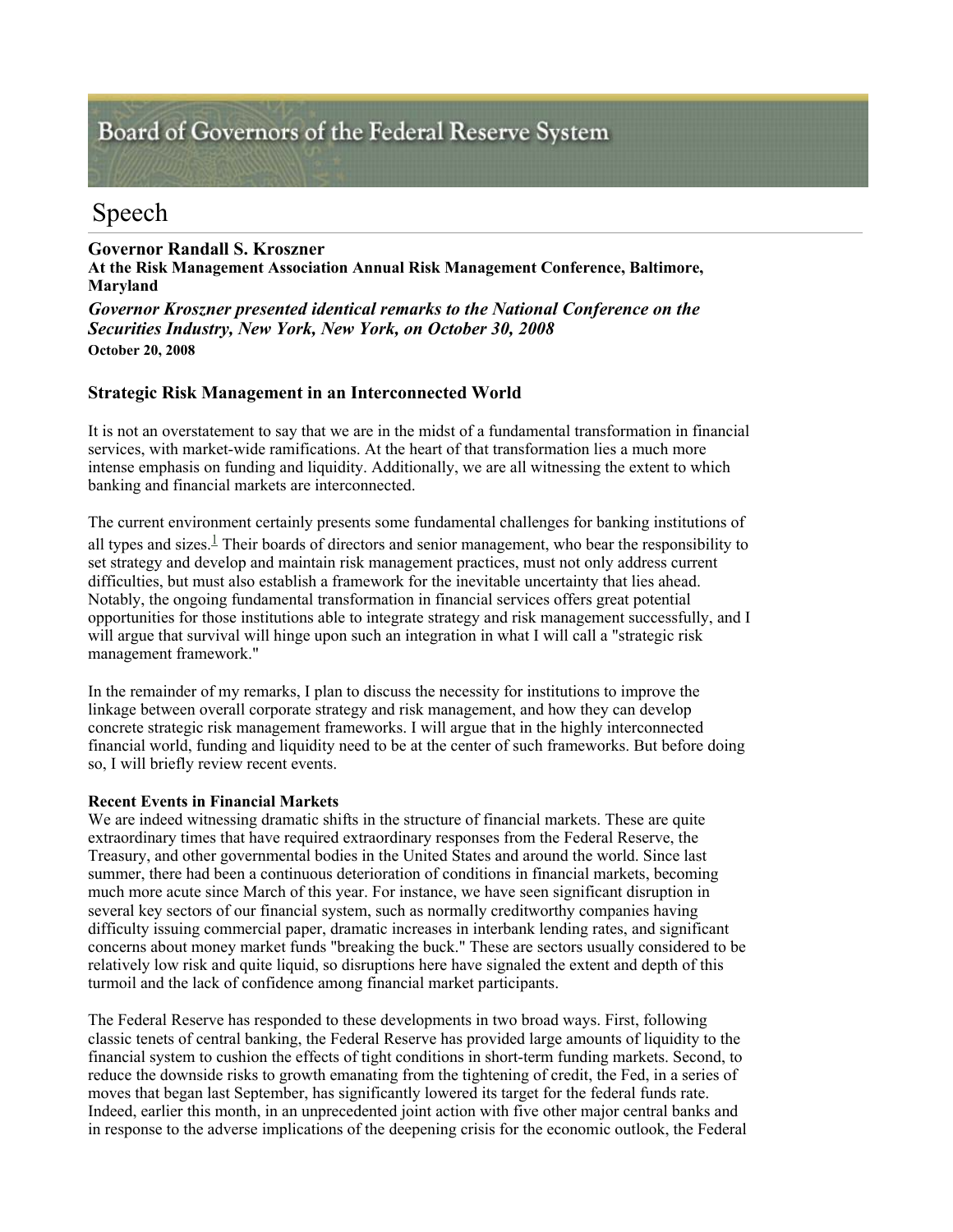Reserve again eased the stance of monetary policy. We will continue to use all the tools at our disposal to improve market functioning and liquidity, to reduce pressures in key credit and funding markets, and to complement the steps the Treasury and foreign governments will be taking to strengthen the financial system.

As a result of these ongoing upheavals, we are witnessing substantial institutional changes, in which some long-standing financial institutions have either failed, sought government assistance, or were forced to merge with other institutions. What were the major U.S. investment banks have essentially disappeared, such as by merging with bank holding companies or becoming bank holding companies themselves. Other major banks and thrifts have been absorbed into other banking organizations. Financial institutions and investors have placed much more emphasis on the banking charter, likely driven by banks' more stable funding and deposit insurance, even before the recently announced government support of the banking system.

Over the past year, there has been increasing concern among financial institutions and other counterparties about the health of some financial institutions. Uncertainty about the value of assets and other exposures, as well as uncertainty about the ability of institutions to sustain continued access to funding, has caused financial institutions to operate with great caution and hoard funds. What was once a healthy, active interbank market has become frozen from time to time, as some institutions feel that conditions are so uncertain that they cannot even lend to long-standing clients or counterparties. In quite a dramatic shift from just 18 months ago, there is much more scrutiny being placed on capital adequacy, with financial institutions trying to retain as much capital as they can, raise as much as possible, and demonstrate that their capital positions are not impaired. The Capital Purchase Plan by the U.S. Treasury Department under the Emergency Economic Stabilization Act is focused on improving capital adequacy and, hence, improving confidence in the interbank market.

Perhaps one of the most pressing issues, as I mentioned briefly earlier, is the intense emphasis on funding. This dramatic shift in concerns about a financial institution's funding base results in much more focus on the stability of funding sources--one of the reasons that the bank charter has become so attractive. Indeed, we are seeing the emphasis on funding driving many other factors that affect financial institutions, including the viability of various aspects of firms' business models. And problems with liquidity have affected capital levels, which in turn have further exacerbated liquidity concerns. It is indeed quite remarkable how this "flight to liquidity" has brought about so many institutional and structural changes, and become essentially the most important factor (at least now) for the viability of a financial institution.

Over the past year there have been a number of studies analyzing the causes of the current turmoil, which include shortcomings in the risk management practices of financial institutions. $\frac{2}{3}$  It is absolutely clear that many financial institutions need to undertake a fundamental review of risk management. They now realize that ignoring risk management in any aspect of the banking business usually creates problems later on. Risk management shortcomings need to be addressed not only to improve the health and viability of individual institutions, but also to maintain stability for the financial system as a whole.

#### **Framework for Strategic Risk Management**

At this time, I would like to explain a bit more about what I mean by a "strategic risk management framework." In my view, an effective overall corporate strategy combines a set of activities a firm plans to undertake with an adequate assessment of the risks included in those activities. Unfortunately, many firms have forgotten the second part of that definition. In other words, there can be no real strategic management in financial services without risk management, hence my use of the term "strategic risk management." Risk management needs to be interwoven into all aspects of the firm's business and should be part of the calculus for all decision-making. Strategic decisions about what activities to undertake should not be made unless senior management understands the risks involved; assessing potential returns without fully assessing the corresponding risks to the organization is incomplete, and potentially hazardous, strategic analysis.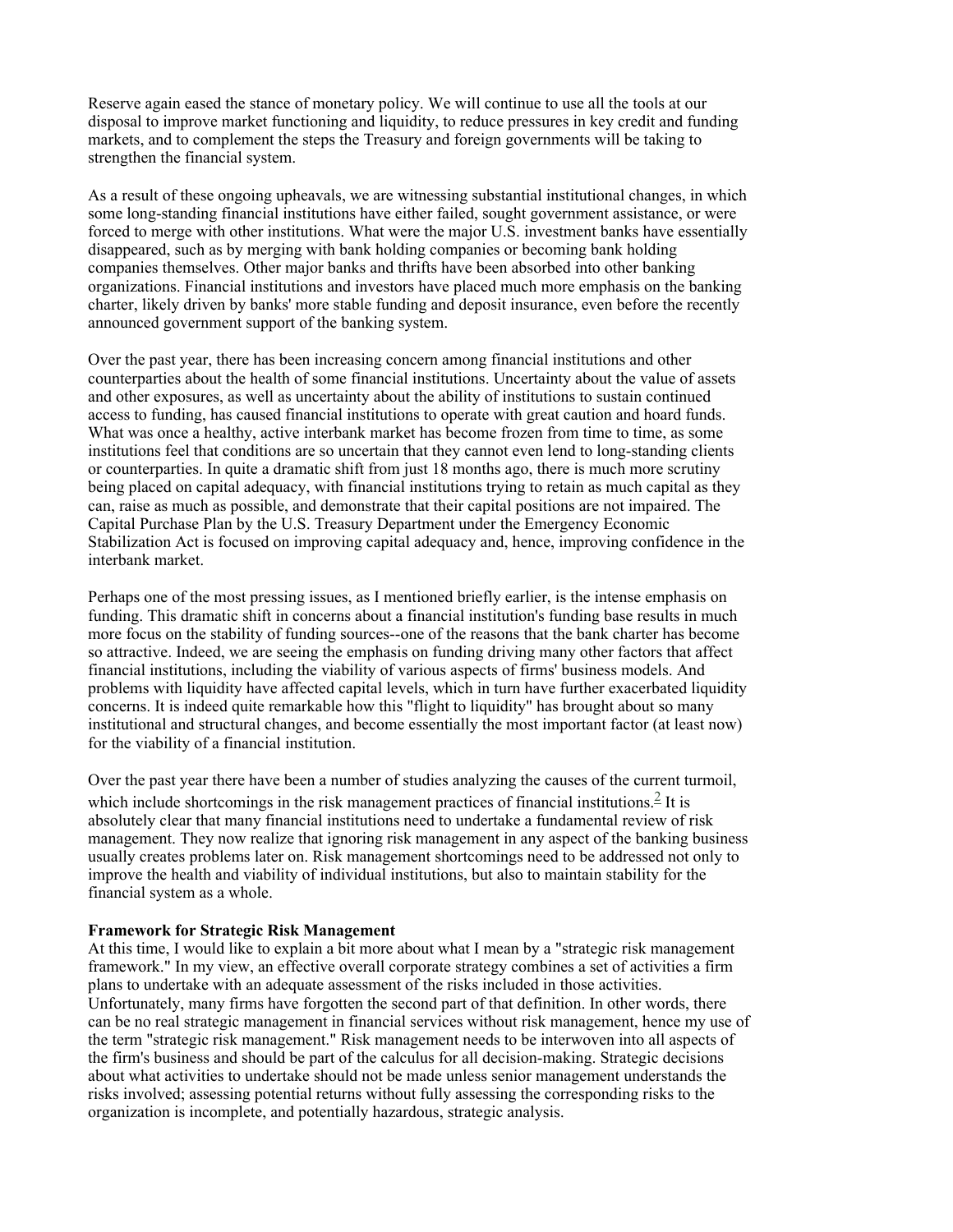Ensuring that risk management permeates an entire organization may require some fundamental changes for certain firms. And this lesson applies not just to the prominent organizations mentioned in the headlines of late, but also to smaller firms. Even if smaller firms have been less affected by the recent turmoil (and perhaps have even won back some market share as customers seek more "traditional" places to put their money), their managements must understand that the financial landscape has changed and needs to be surveyed anew because events outside of their control in market-wide flight to liquidity, for example, can have direct impacts on them. Of vital importance will be incorporating into strategic risk management the lesson that funding and liquidity will be a major determinant of institutions' success going forward.

Building a rigorous strategic risk management framework requires an institution to reexamine both its internal practices and its external environment, and to understand how closely the two are connected. In other words, external factors have an impact on internal practices, but those internal practices, because financial markets are so interconnected, can in turn have an impact on how the institution is viewed externally--and even have an impact on the marketplace more broadly. We have witnessed several such examples of late, in which an institution encountered severe liquidity needs, which then affected funding for other institutions. Institutions need to understand better that a number of factors affecting their business are beyond their control, and that events can have secondary or tertiary "knock-on" effects. The real art is to realize that while all institutions may be affected by external factors, each is affected in its own way.

Now that I have laid out a general framework for strategic risk management, I would like to offer a few examples of its application.

#### *Funding and liquidity*

As I noted, the clear driver of the fundamental transformation in financial services is the increased importance of funding and liquidity. The ability to secure funding is a fundamental task in banking, and banks have been managing expected liquidity demands since the beginning of banking itself. In times of stress, such as now, having a solid and reliable funding structure becomes much more important, in some cases so much so that it affects most other banking activities.

The current turmoil has brought about substantial deleveraging in financial services. Managing this process is an immediate challenge for banking institutions, as they must consider the need to reduce leverage at their own institution as well as understand the consequences of deleveraging at other firms. This is clearly an example of external factors affecting internal practices, and vice versa. From a strategic perspective, bank directors must examine their current and future funding situation in light of recent deleveraging, its near-term prospects, and the state of overall liquidity in financial markets.

Financial institutions rely on external funding in some fashion--either through retail deposits, interbank lending, or debt offerings. Therefore, they must understand that their funding can be subject to the vagaries of the market, such as sudden shortages of market liquidity or rapid swings in investor sentiment. For example, banks may benefit in the near term in attracting deposits and thereby improve their funding positions, but they also may experience more difficulty securing other sources of funds and find that situation persisting for some time. Additionally, counterparty reactions to changes in the business mix or risk profile of an institution (or even the *perceived* change in its risk profile) could suddenly hamper the ability to find funding.

In recognizing the inherent leverage in the business of banking, institutions must examine longerterm implications of funding and liquidity, and begin to build those into the overall strategic plan for their organizations. The market for external funding is an international one, so liquidity troubles in one market can have repercussions in others. Accordingly, banks should be prepared for a range of adverse situations related to funding and market liquidity that can be precipitated by a range of sources.

Bank directors and senior management need to anticipate potential difficulties in funding the bank, and demand that solid contingency plans are in place--and are regularly updated--for a variety of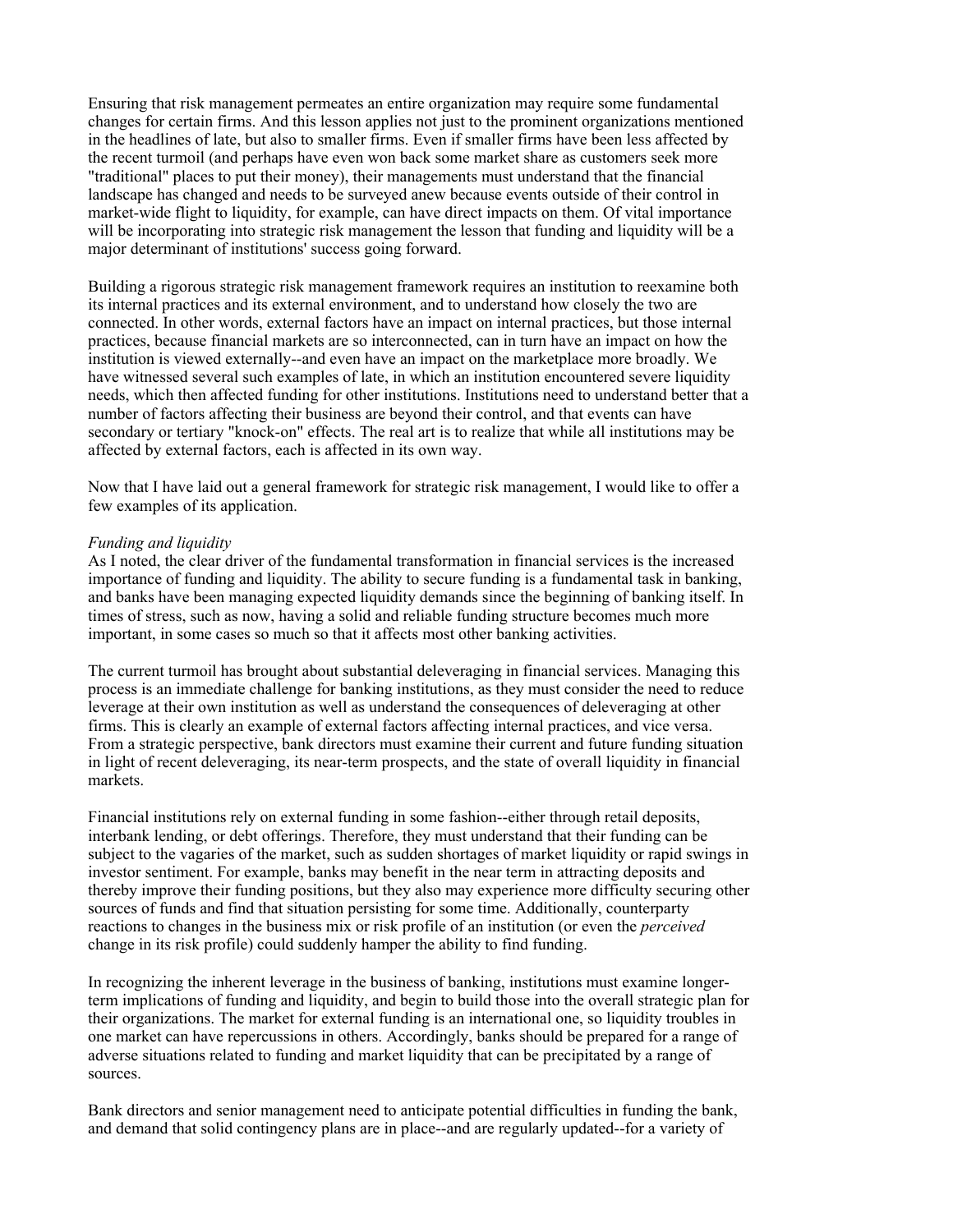funding and liquidity problems. Such plans should include the potential for external factors to generate a funding squeeze for the institution, even if its own positions and risk profile have not materially changed. Preparing for sudden changes in the pricing and availability at any price of funding sources is something that, leading up to the current turmoil, most banks did not fully consider. Instead, their managements focused mostly on building market share, growing revenues, and realizing the short-term profitability of their activities--a telling example of banks not properly including risk management in their overall corporate strategy. As the Senior Supervisors Group Survey of major financial institutions pointed out, there have been numerous examples of failures of strategic risk management and these must be rectified going forward.

Finally, strategic risk management for funding and liquidity needs to consider potential liquidity problems on both sides of the balance sheet. We saw such examples recently when there were draws on liquidity commitments to structured investment vehicles and commercial paper conduits, and when banks faced difficulty selling exposures in illiquid markets. When there is a marketwide scramble for liquidity, a bank must be prepared to manage funding challenges and unplanned asset expansions simultaneously. Developing a strong strategic risk management framework that recognizes the vital importance of funding and liquidity to both sides of the balance sheet is one way in which directors and senior management can help ensure that their institutions are ready for such outcomes. They should also ensure that they fully understand that funding and liquidity issues will drive many of the activities in which they will be able to engage, something to which I will now turn.

#### *Choice of financial services activities*

While the financial landscape is by no means settled, certain emerging trends will affect which activities make sense, which exposures should be assumed, and which risks should be undertaken. One immediate trend is that much of the future of business activities of banking organizations will be driven by the increased focus on funding and liquidity. Accordingly, this trend must be integrated into a strategic risk management framework. For instance, there may be less opportunity to pursue activities that were quite prolific under the previous "originate-to-distribute" model, such as securitizations, given current disruptions or longer-term uncertainties about the reliability of market liquidity. For similar reasons, other activities, such as investing in collateralized debt obligations or structured investment vehicles--which typically relied on relatively easy maturity transformation- may not be as viable in this new environment.

Whether transactions take place on an organized exchange or in the so-called over the counter market is another important aspect of the strategic risk management choices undertaken by an organization. When contracts are traded on an exchange, clearing and settlement, for example, may have less uncertainty associated with them. In addition, an exchange that has a centralized counterparty--perhaps the clearinghouse of the exchange--can reduce uncertainty about counterparty risk and help to avoid market dislocations that can arise from such uncertainty, not only for an individual firm but, potentially, more broadly in that market. Thus, market infrastructure and its impact on how organizations are connected to each other can have a large impact on market confidence in times of stress.

Of course, we have seen that uncertainty, fear, and lack of trust among key counterparties can dramatically affect trading in some products across markets in many countries, again an example of the impact of interconnectedness. These days, institutions are seeking more assurance that their counterparties will not default from one day to the next. Whether there is a shift to more trading on clearinghouses will be driven by firms' analysis of counterparty credit risk and the extent to which they are comfortable doing business with leveraged counterparties about which they have limited information. Firm managers should take these infrastructure and interconnectedness issues into account in undertaking their own strategic risk management choice about what activities to undertake and the risks posed by each. This is a clear example of how external structures should be taken into account in a firm's strategic planning.

In their strategic risk management frameworks, institutions should also understand the broader issue of potential gravitation to a model in which most or all types of financial services are brought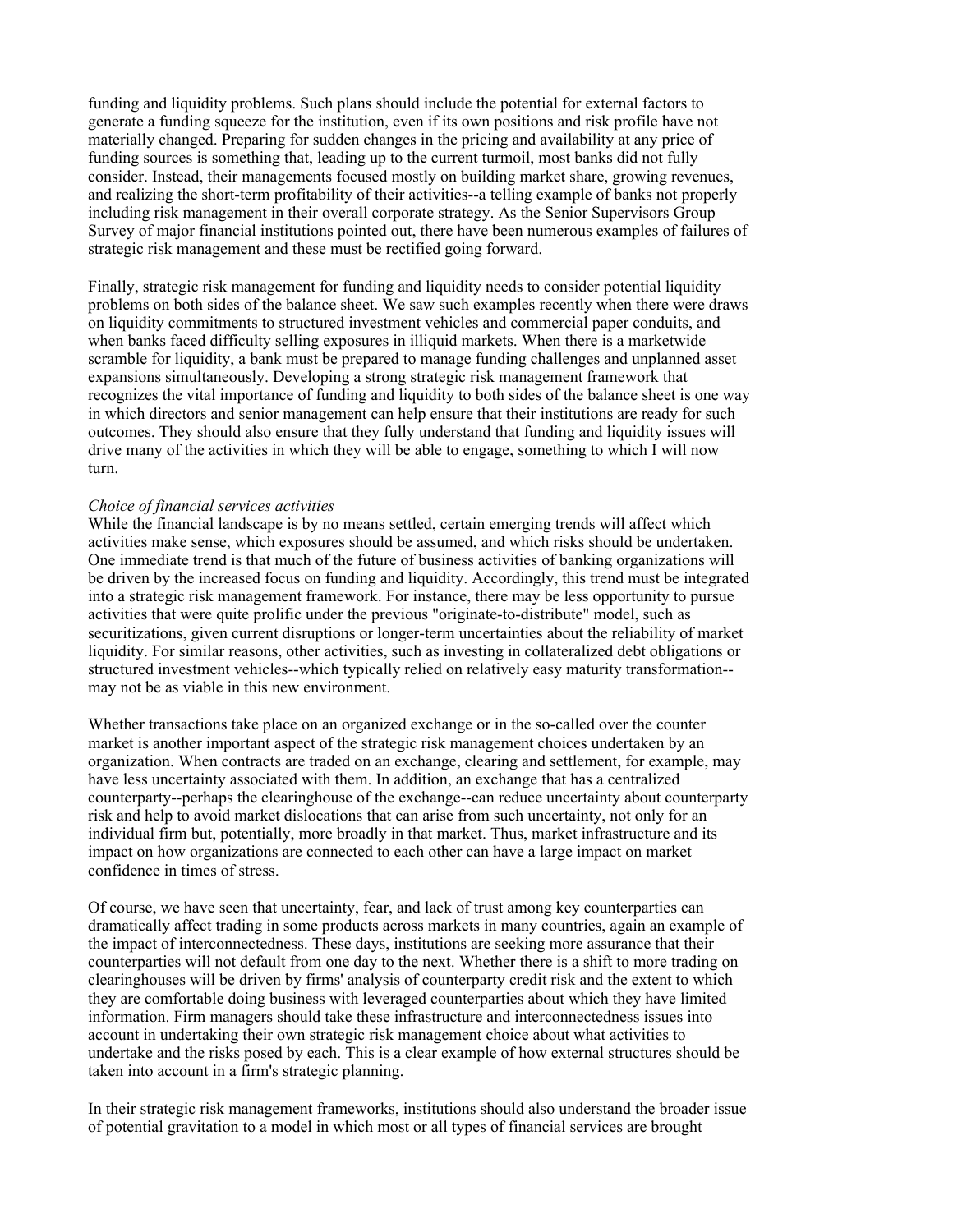together in single institutions. That is, institutions have to prepare for the possibility that they could lose customers and/or be less competitive if they are unable to provide the full set of financial products. Importantly, however, bank directors and senior management, in assembling their strategic risk management framework, should fully understand the complications associated with offering multiple products and engaging in a wide array of activities--such as reputational risk. And they should not automatically assume that engaging in multiple activities in multiple geographic markets will provide so-called "natural diversification." As I just noted, different financial markets and different types of financial services are quite interconnected, and during times of stress all can experience losses concurrently.

Of course, there may also be an opportunity for some institutions to benefit from more traditional, "bread-and-butter banking," with exposures and risks tied more closely to bank balance sheets. This potential opportunity for niche banking could have certain benefits, as clients and investors, because of the fear of contagion, seek institutions that are specifically *not* involved in multiple markets and activities. And local banks can often provide more personalized service and have a better understanding of their clients' needs. In such cases, however, institutions conducting specialized or local business must understand the inherent risks, such as potential risk concentrations.

#### *Compensation*

As many of you know, as an economist I am particularly interested in the impact that compensation has on incentives for bank management.<sup>3</sup> I am pleased that the industry has also begun to address this issue, as reflected in a recent report by the Institute of International Finance.<sup>4</sup> Clearly, the industry needs to better understand the link between compensation and risk management, as in the past those two areas have usually been addressed in isolation.

Generally, investors analyze financial institutions on a risk-adjusted basis, interpreting profits based on the amount of risk taken. Management at financial firms should do the same thing with regard to their business units and their employees. A risk-sensitive compensation framework will help provide the right incentives for employees, and establish a better link between the actions of those employees and the firm's overall risk profile. Institutions should be particularly sensitive to employee activities that could either directly or indirectly impair access to funding or disrupt liquidity.

Clearly, bank directors have an influential role to play in setting compensation, and they should exercise their authority to establish a more risk-sensitive compensation framework while embedding it in the broader strategic risk management framework of the institution. Directors should understand the consequences of providing too many short-term and one-sided incentives. There are many ways that this risk sensitivity could be accomplished, and it is up to the firms themselves to arrive at solutions. One possibility, for example, is to include more types of deferred compensation, since the risks of certain investments or trades may not manifest themselves in the near term. It makes sense to try to match the tenor of compensation with the tenor of the risk profile and, thus explicitly, take into account the longer-run performance of the portfolio or division in which the employee operates. A good risk-sensitive compensation regime, properly embedded in a strong strategic risk management framework, can bring about changes in behavior so that the firm's employees refrain from taking on risk beyond the firm's stated risk appetite. Perhaps most importantly, such a compensation regime must give the appropriate incentives to take risks fully into account during good times, when many often underestimate longer-term risks.

#### **Conclusion**

I have tried to lay out the importance for banking institutions to develop and maintain a strategic risk management framework that fully incorporates all the risks they face--both internal and external--when making choices about what activities and markets in which they will operate. Indeed, having a corporate strategy that does not include risk management at its core is not really a strategy at all. Market infrastructure, which affects not only the ways in which firms are connected to each other but also the types of shocks to confidence that they may encounter, is an important external factor that should be taken into account in strategic risk management.